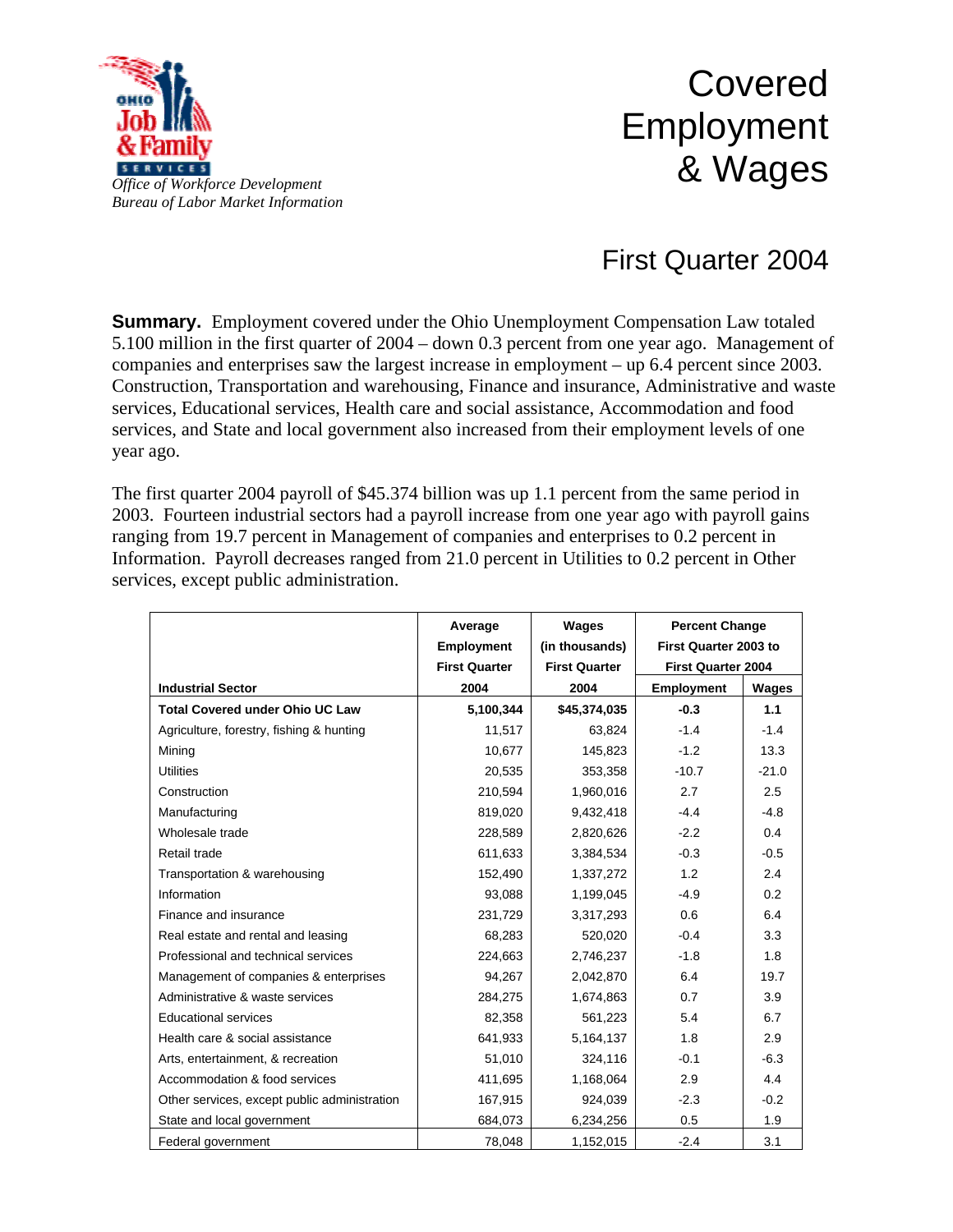Four of Ohio's ten largest counties experienced employment increases in the first quarter of 2004. Increases ranged from 4.1 percent in Butler County to 0.3 percent in Mahoning County. Cuyahoga, Franklin, Hamilton, Lucas, Montgomery, and Stark Counties all suffered employment declines from one year ago.

Seven of the ten largest counties experienced payroll increases since 2003. Payroll gains ranged from 5.0 percent in Butler County to 1.4 percent in Cuyahoga County. However, Lucas, Montgomery, and Stark Counties experienced payroll decreases.

|                                        | Average<br><b>Employment</b> | Wages<br>(in thousands) | <b>Percent Change</b><br>First Quarter 2003 to |        |
|----------------------------------------|------------------------------|-------------------------|------------------------------------------------|--------|
|                                        | <b>First Quarter</b>         | <b>First Quarter</b>    | <b>First Quarter 2004</b>                      |        |
| County                                 | 2004                         | 2004                    | <b>Employment</b>                              | Wages  |
| <b>Total Covered under Ohio UC Law</b> | 5,100,344                    | \$45,374,035            | $-0.3$                                         | 1.1    |
| <b>Butler</b>                          | 130,804                      | 1,107,168               | 4.1                                            | 5.0    |
| Cuyahoga                               | 725,846                      | 7,369,750               | $-1.3$                                         | 1.4    |
| Franklin                               | 658,146                      | 6,464,868               | $-0.7$                                         | 1.8    |
| <b>Hamilton</b>                        | 521,185                      | 5,587,894               | $-1.2$                                         | 2.5    |
| Lorain                                 | 98,190                       | 795,765                 | 1.1                                            | 4.1    |
| Lucas                                  | 220,505                      | 1,938,405               | $-0.2$                                         | $-0.4$ |
| Mahoning                               | 101,594                      | 736,507                 | 0.3                                            | 2.7    |
| Montgomery                             | 275,266                      | 2,499,565               | $-1.1$                                         | $-0.1$ |
| <b>Stark</b>                           | 160,831                      | 1,233,658               | $-1.8$                                         | $-0.8$ |
| Summit                                 | 256,257                      | 2,368,203               | 1.1                                            | 2.5    |
| All other counties                     | 1,951,720                    | 15,272,252              | 0.2                                            | 0.1    |

The chart below presents the percentage of Ohio covered employment in each of the ten largest counties and all other counties combined. Ten of Ohio's 88 counties account for almost 62 percent of the state's covered employment.



## **First Quarter 2004 Employment - Ten Largest Counties**